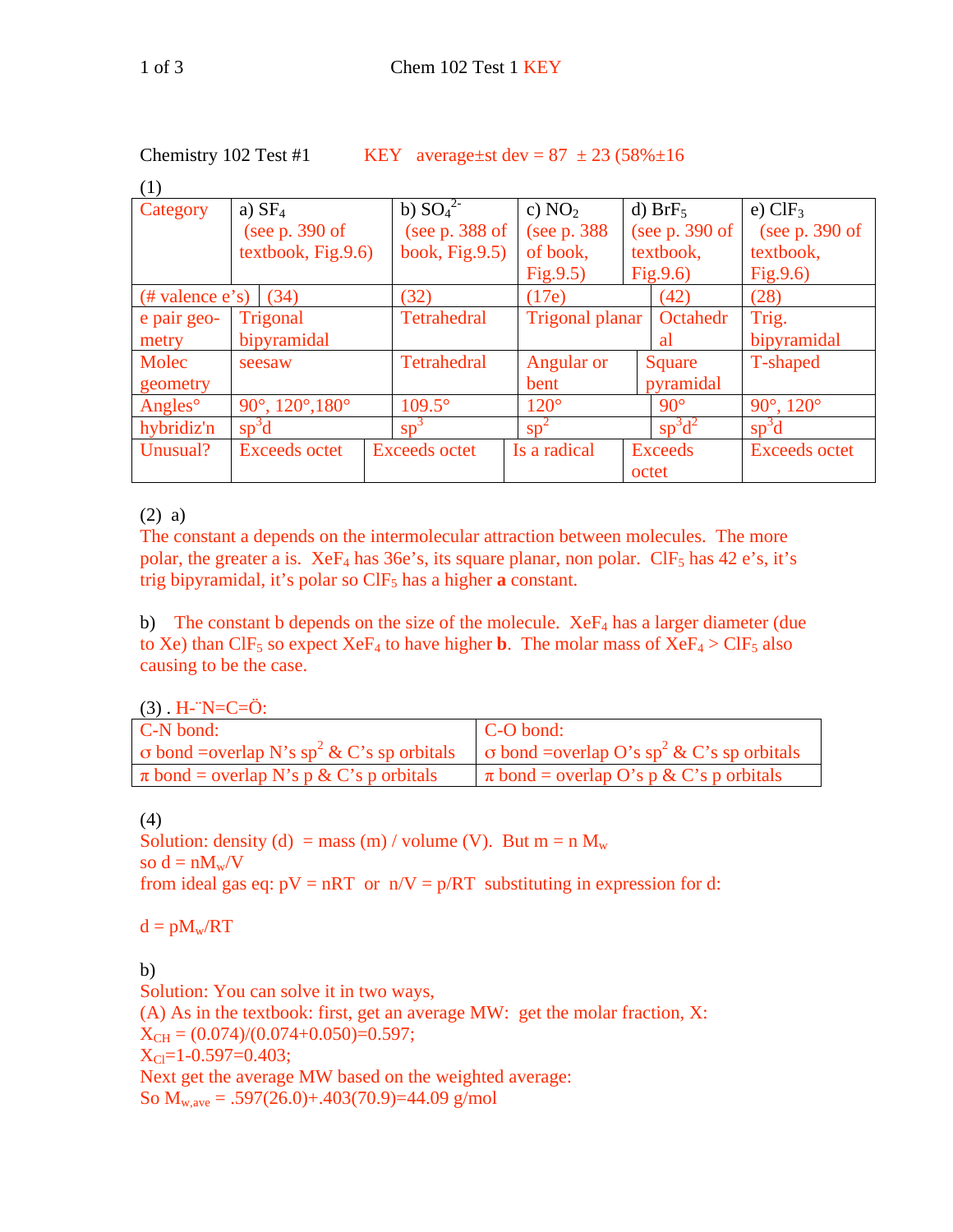So d=  $nM_w/V=0.124$ mol(44.09g/mol)/1.50 L =3.64 g/L

(B) Easier: Just add up all the masses and divide by the volume: d=mass/vol =  $(0.074 \text{mol C}_2H_2)(26.0 \text{g/mol})+(0.050 \text{ mol C}_2)(70.9 \text{g/mol})=1.92+3.64=3.64$ 1.50 L 1.50

b) Solution:  $p=nRT/V = (.124 \text{mol})(.0821 \text{atm}L/\text{mol}K)(300 \text{K})/(1.50 \text{L})=2.04 \text{ atm}$  (where  $n = n_{CH} + n_{Cl}$ )

C Solution:

First, study the reaction and decide on the limiting reagent. See now many moles of gases remains and use that to calculate your final pressure.

first, rxn:  $C_2H_2$  +  $Cl_2$  $\rightarrow$  C<sub>2</sub>H<sub>2</sub>Cl<sub>2</sub> 0.074-0.050=0.024 0.050-0.050 0.050 total mol remaining:  $n=.024+.050=.074$ ;  $p=nRT/V=(.074)(.0821)(723)/2.50=1.76$ atm

(5) a) Answer:  $O_3$  +hv  $\rightarrow O_2$  + .0.  $O_3 + .O. \rightarrow 2 O_2$  $2 O_3 \rightarrow 3 O_2$  (net destruction of  $O_3$  to  $O_2$ ) (see also page 463)

b) Answer:

The approach here is to realize that we have 2 unknowns to start with.  $P_{02}$  and  $P_{03}$ . After the reaction, the  $P_{03}$  becomes additional  $P_{02}$ . The next thing to realize is that according to Avogadro's law, P is proportional to n. So we can write:

Let  $x = P_{02}^1$   $y = P_{03}^1$  so  $x+y = 5.0$  (equation (i))

(i) The photolysis reaction of ozone:

$$
\begin{array}{ccc}\n & hv \\
2O_3 & \rightarrow & 3O_2 \\
y & (added \ P_{O2} = P_{O2}))\n\end{array}
$$

Or  $P_{02}' = \frac{3}{2}$ 2 P<sub>O3</sub> so we under final conditions:

$$
P_{O2} + P_{O2}' = 6.0
$$
 or  $x + (\frac{3}{2})y = 6.0$  (eq.(ii))

therefore: (ii)-(i) :  $0.5 y = 1 atm = > y=2 = P_{03} and x = 3 atm = P_{02}$ 

c) answer: The # moles of  $O_2+O_3$  originally present can be solved by the ideal gas equation:

 $pV = nRT \implies n = pV/RT = (5.0 \text{ atm})(3.0L)/(0.0821 \text{ atm}L/molK)(300K) = 0.609 \text{ moles}.$ 

d) answer: Draw the structures of  $O_2$  and  $O_3$  and show 3 kinds of interactions: